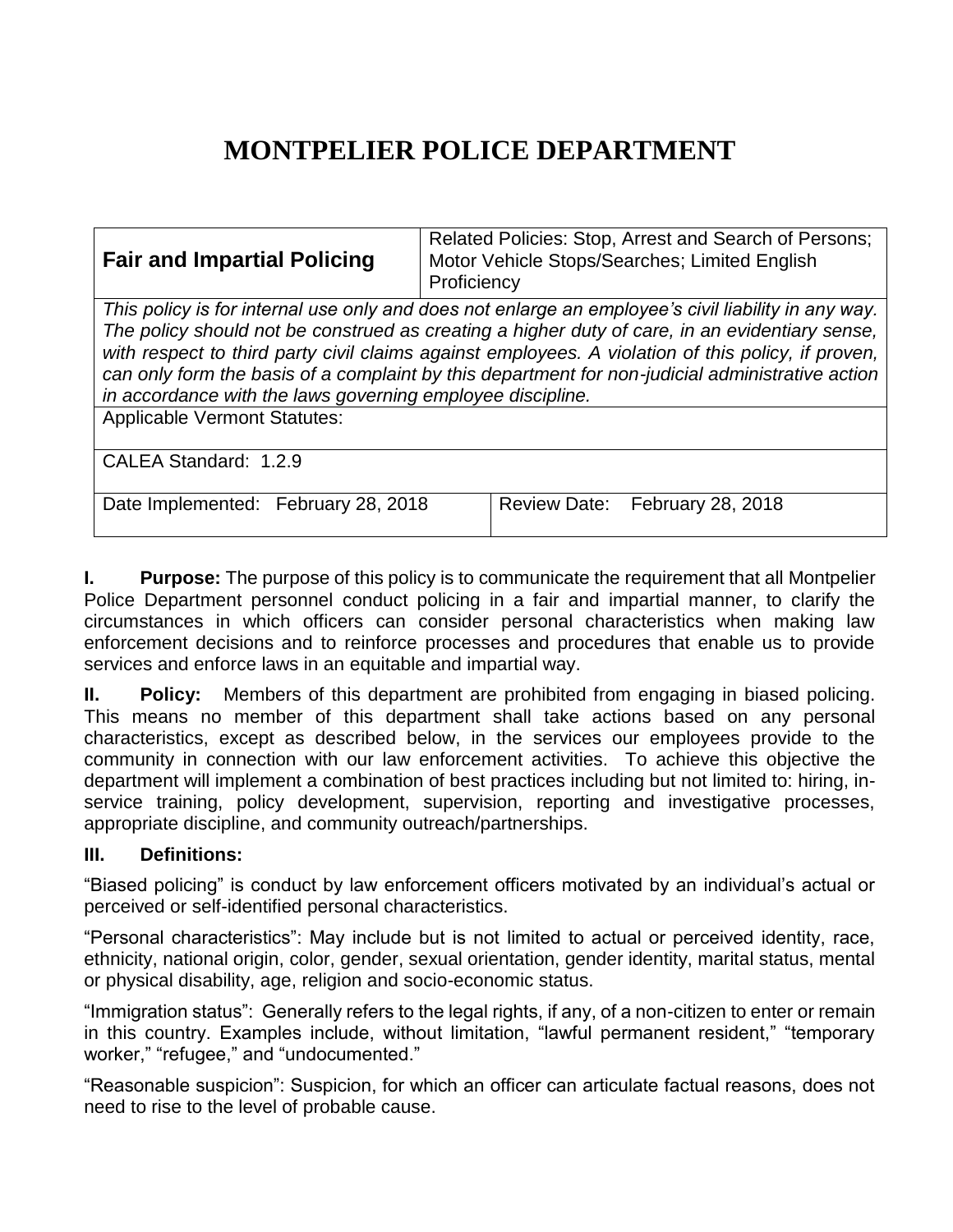"Probable cause": Facts or circumstances that would lead a reasonable person to believe that a crime has been committed, or is being committed, or is about to occur.

"Member" or "employee": any employee employed by the Montpelier Police Department, regardless of their assigned tasks or duties.

"Federal immigration authorities": federal agencies, departments, or employees or contractors thereof, tasked with enforcement of immigration law and border entry, including without limitation, the Department of Homeland Security (DHS), Immigration Control and Enforcement (ICE), and U.S. Customs and Border Patrol (CBP).

#### **IV. Policing Impartially:**

a. As required by law, all enforcement actions by law enforcement officers, such as investigation, detentions, traffic stops, arrests, searches and seizures, etc. must be based on reasonable suspicion, probable cause or other or relevant exigent circumstances, supported by articulable facts, circumstances, and conclusions that support the given action.

b. Montpelier Police Officers may take into account reported race, ethnicity or other personal characteristics of persons based on credible, reliable, locally relevant, temporally specific information that links a person of specific description to particular criminal incidents and is combined with other identifying information.

c. Under federal and state law, law enforcement agencies are required to provide qualified interpretation services, either in person or telephonically, to any person in need of it. Members shall not contact federal immigration authorities for interpretation services, unless a clear emergency requires it and qualified interpretation services are not available through any other means. Unless one of the exceptions included in Section VIII applies, the member shall not ask about the immigration status of the person for whom interpretation is sought.

#### **V. Community Relations:**

To cultivate and foster transparency and trust with all communities each officer shall do the following when conducting pedestrian and vehicle stops or otherwise interacting with members of the public unless circumstances indicate it would be unsafe to do so:

a. Be courteous and professional;

b. Introduce him/herself to person (providing name and agency affiliation), and state the reason for the stop as soon as practicable unless providing this information will compromise officer or public safety, or a criminal investigation;

c. Ensure that a detention is no longer than necessary to take appropriate action for the known or suspected offense and the officer conveys the purpose of the reasonable delays;

d. Provide officer's name verbally when requested. Officers may also provide the information in writing or on a business card;

e. In addition to the above, officers should answer relevant questions the person may have if doing so will not compromise safety and/or the investigation.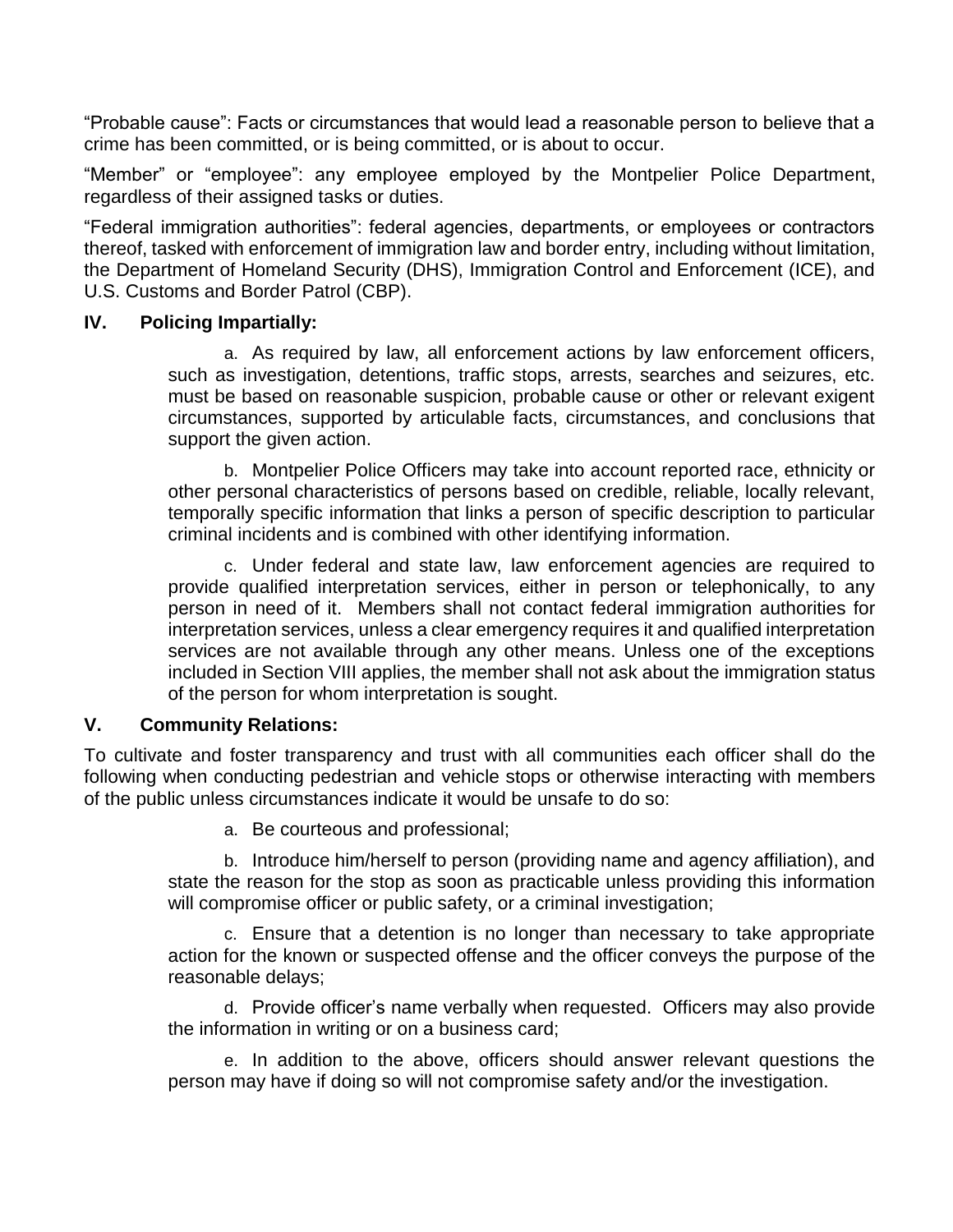#### **VI. Responding to Bias-Based Reports or Reports Regarding Bias from the Community:**

a. If any member of the Montpelier Police Department receives a call for service that appears to be based solely on an individual's perceived personal characteristics or immigration status, the department member will attempt to ascertain if there are other circumstances or facts that would constitute reasonable suspicion or probable cause. If the complainant can offer no further information, the complainant will be advised that the shift supervisor will be in contact at the first opportunity.

b. The shift supervisor should attempt to familiarize the caller with the department's Fair and Impartial Policing policy. If the caller is concerned about the person's perceived immigration status, the caller should be referred to federal authorities.

c. At the conclusion of the call, the shift supervisor will document the contact using the Valcour records management system.

d. If a member receives a report of a potentially biased or hate-motivated incident, the department member shall either dispatch an officer to evaluate the complaint or refer the caller to the shift supervisor.

#### **VII. Training:**

a. The department will ensure that, at a minimum, all members and employees are compliant with Council and legislative requirements regarding fair and impartial policing training.

b. Additional trainings may include but not be limited to instruction on anti-bias, power and privilege, non-English speaking communities, undocumented communities, and victim/witness services.

#### **VIII. Accountability and Compliance:**

a. The process for making a complaint shall be readily available to the public. Reasonable efforts should be made to accommodate language barriers.

b. All department members are required to promptly report allegations, complaints or knowledge of biased policing or suspected violations of this policy to their supervisor and the department's internal investigation function. Where appropriate, employees are required to intervene at the time the biased policing incident occurs.

c. State law requires all Vermont law enforcement agencies to conduct valid investigations of alleged biased law enforcement, even if the named member or employee resigns. Effective July 1, 2018, the Montpelier Police Department is required to report to the Criminal Justice Training Council instances in which officers have willfully engaged in biased law enforcement or substantially deviated from policies prohibiting such enforcement. The regulating authority may, in turn, impose sanctions up to revocation of officers' certification.<sup>i</sup>

Violations of the policy shall result in appropriate disciplinary action as set forth in the department's rules and regulations. Supervisors shall ensure that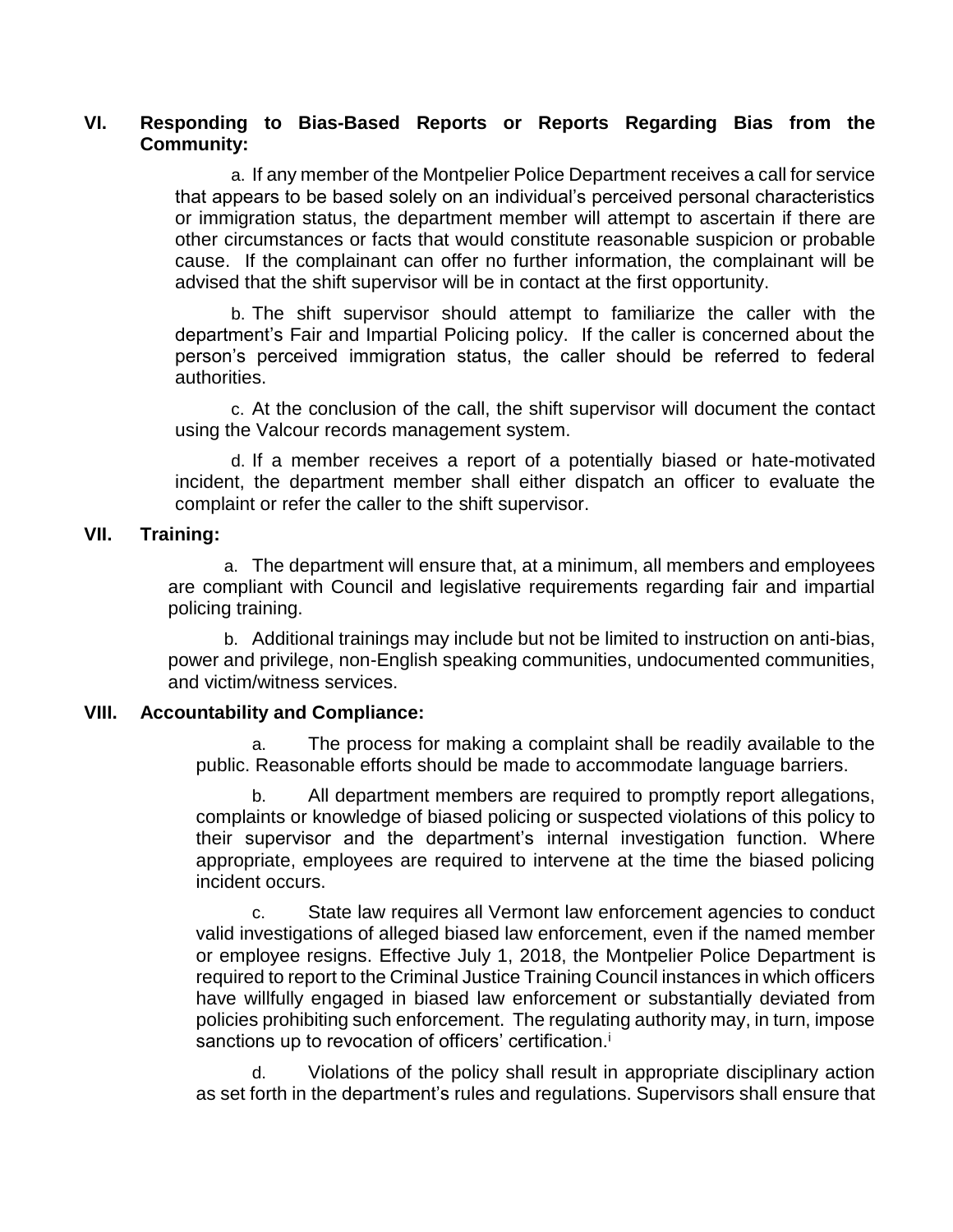all employees in their command are familiar and in compliance with the content of this policy. Supervisors will be alert for and respond to indications of potential biased policing.

### **IX. Establishing Identity:**

- a. Members may make attempts to identify any person they detain, arrest, or who come into the custody of the Montpelier Police Department.
- b. Acceptable forms of identification, which must include a photograph of the individual, include, but are not limited to, driver's licenses from any U.S. state or foreign country, government-issued IDs by a U.S. jurisdiction, foreign passports, and consular ID cards. All identification is subject to reasonable scrutiny and followup for authentication consistent with the provisions of this policy.
- c. An individual shall not be stopped or detained solely for the purpose of establishing his or her identity. However, if the individual has already been stopped for a lawful purpose, he or she may be subject to objectively reasonable additional detention in order to establish identity (*e.g*., inquiry into identity during the course of a lawful traffic stop).
- d. In exercising their discretion to use federal resources to establish an individual's identity, officers should remain mindful that (1) their enforcement duties do not include civil immigration enforcement and (2) that the Montpelier Police Department stands by its mission to serve all Vermonters, including immigrant communities, and to ensure trust and cooperation of all victims/witnesses. Contact with federal authorities made to determine an individual's identity is restricted to the purpose of determining his or her identity, though this provision does not prohibit any communication governed by 8 U.S.C. §§ 1373 and 1644. See Section XIII below.

## **Due Process, Immigration and Citizenship Matters**

## **X. Federal Civil Immigration Law: Stops, Detention, Arrests and Administrative Warrants/ Detainers:**

Montpelier Police Department officers do not have authority to enforce federal civil immigration law. The Constitution's Fourth Amendment and the Vermont Constitution's Article 11 right against unreasonable search and seizure apply equally to all individuals residing in Vermont.

- a. Members will not inquire of a person about that person's immigration status unless it is necessary to the ongoing investigation of a criminal offense. Agency members shall not use individual personal characteristics to ask about or investigate immigration status. This directive does not apply to communications governed by 8 U.S.C §§ 1373 and 1644. See Section XIII below.
- b. Members shall not facilitate the detention of undocumented individuals or individuals suspected of being undocumented by federal immigration authorities for suspected civil immigration violations. This directive does not apply to communications governed by 8 U.S.C §§ 1373 and 1644. See Section XIII below.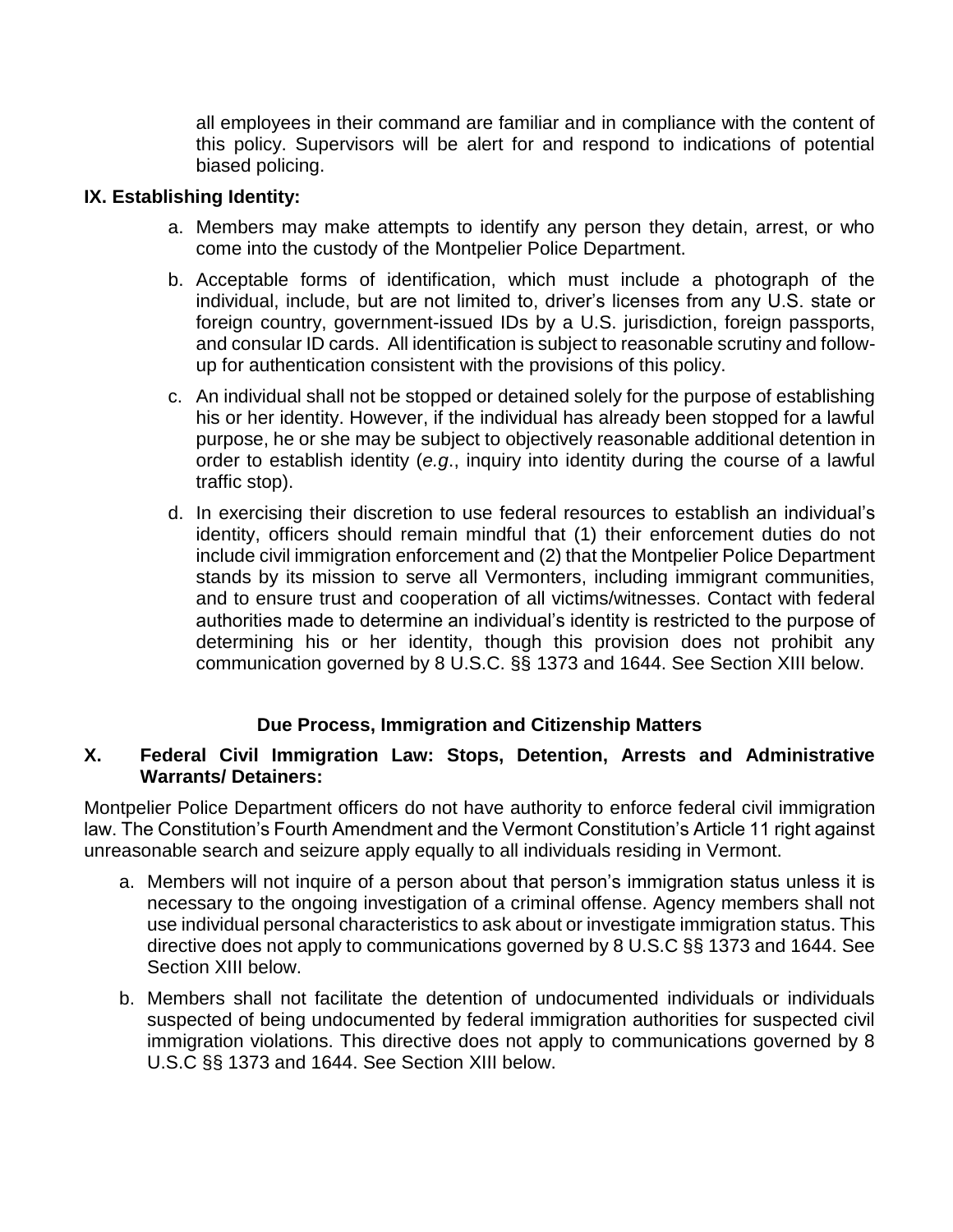- c. Members shall not initiate or prolong stops for the purpose of enforcing civil immigration matters, such as suspicion of undocumented status, nor shall they prolong stops for the purpose of allowing federal immigration authorities to conduct such investigation.
- d. Members shall not arrest or detain any individual based on an immigration "administrative warrant" or "immigration detainer." These documents have not been issued or reviewed by a neutral magistrate and do not have the authority of a judicial warrant. In addition, these documents do not meet the probable cause requirements of the Fourth Amendment and Article 11 of the Vermont Constitution.
- e. Members shall not hold for, or transfer people to, federal immigration agents unless the federal agents provide a judicial warrant for arrest. An immigration detainer is not a warrant and is not reviewed by a judge, and therefore is not a lawful basis to arrest or detain anyone. Valid criminal warrants of arrest, regardless of crime, shall not be confused with immigration detainers. This provision does not affect the proper handling of arrests and detentions associated with judicially-issued criminal arrest warrants.
- f. In assessing whether to seek continued custody under Vermont Rule of Criminal Procedure 3, officers shall not presume that undocumented individuals necessarily present a risk of flight. Instead, such judgments shall be made on the facts presented in each case, rather than made simply on the basis of immigration status. In addition, personal characteristics shall not be used as a reason to arrest someone instead of citing them, and personal characteristics shall not impact the decision on whether to seek continued custody pursuant to Vermont Rule of Criminal Procedure 3.
- g. Personal characteristics and/or immigration status, including the existence of a civil immigration detainer, shall not affect the detainee's ability to participate in pre-charge or police-initiated pre-court processes such as referral to diversion or a Community Justice Center.

## **XI. Federal Criminal Law: Border Crossings:**

Montpelier Police Officers have authority to enforce federal criminal law. Unauthorized border crossings by persons who are not U.S. citizens or nationals can be a federal crime. (Generally speaking, unauthorized entry is a misdemeanor and unauthorized re-entry following prior deportation or immigration removal is a felony.) All laws and constitutional rights applicable to criminal investigations apply to the enforcement of federal criminal law.

However, mere unauthorized presence in the country (*e.g*., overstaying a visa) is not a federal crime, but a civil infraction.

a. As stated in Section X (a), officers shall not inquire of a person about that person's immigration status unless it is necessary to the ongoing investigation of a criminal offense. Department members shall not use individual personal characteristics to ask about or investigate immigration status. (For example, they cannot ask someone about immigration status merely on the basis race, color, or perceived national origin.) This directive does not apply to communications governed by 8 U.S.C §§ 1373 and 1644. See Section XIII below. If an officer or dispatcher is contacted by federal authorities please refer to Section XIII, Collaboration with Federal Immigration Officers.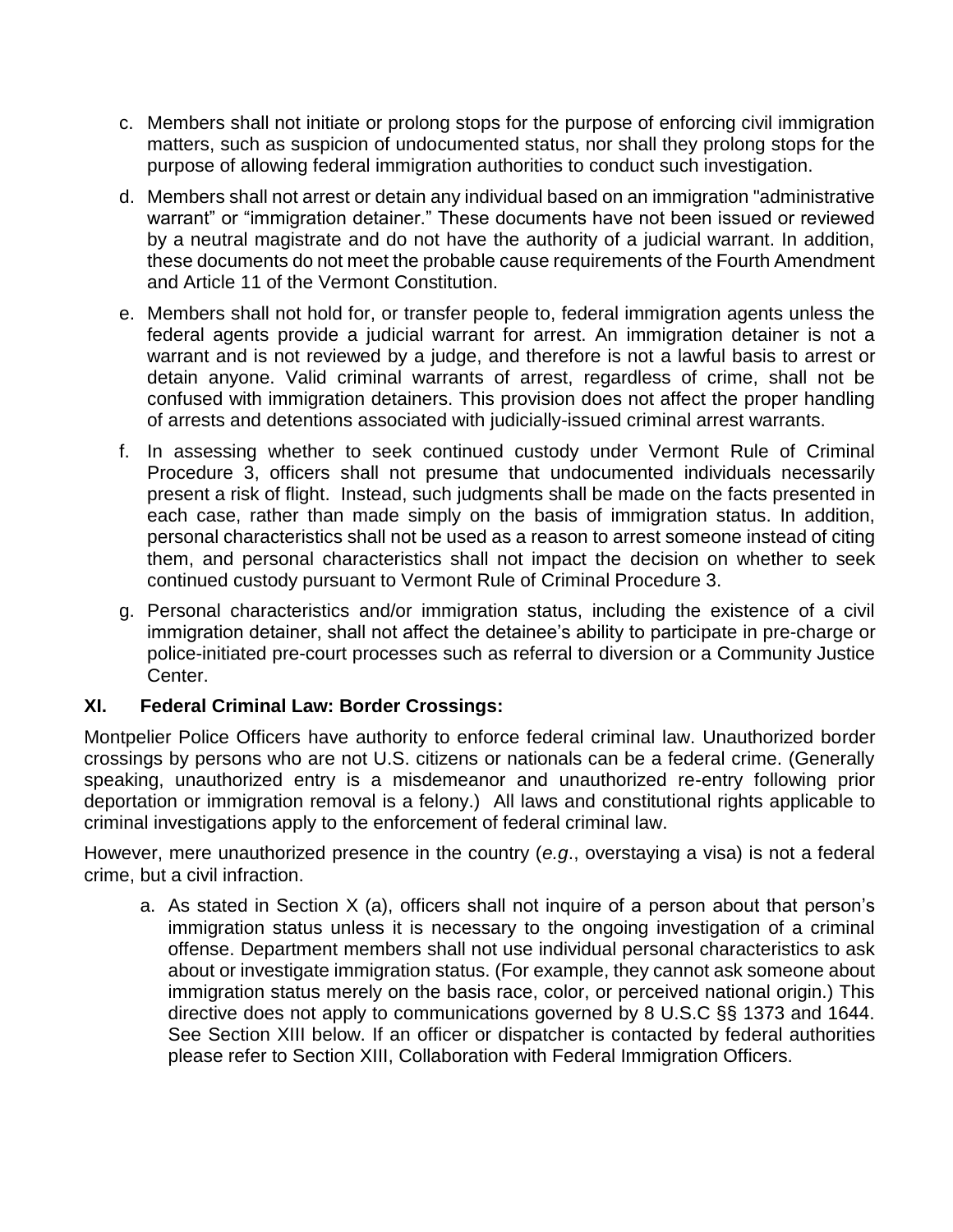## **XII. Victim and Witness Interaction:**

The cooperation of immigrant communities is essential to prevent and solve crimes and maintain the safety and security of all residents. The following provisions are intended to support crime victims/witnesses and enhance trust between the police and community.

- a. Members shall not ask about or investigate immigration status of crime victims/witnesses, except as allowed in subsections (b) and (c) below. Federal law does not require law enforcement officers to ask about the immigration status of crime victims/witnesses.
- b. To effectively serve immigrant communities and to ensure trust and cooperation of all victims/witnesses, members will not ask about, or investigate, immigration status of crime victims/witnesses unless information regarding immigration status is an essential element of the crime (such as human trafficking).
- c. If a victim/witness is also a suspect, officers should follow the provisions in Section X related to stops, detention and arrest, and Section X (a) related to ongoing criminal investigations.
- d. Members will ensure that individual immigrants and immigrant communities understand that full victim services are available to documented and undocumented victims/witnesses. Members should communicate that they are there to provide assistance and to ensure safety, and not to deport victims/witnesses. In considering whether to contact federal authorities pursuant to 8 U.S.C. § 1373, members should remain mindful that (1) their enforcement duties do not include civil immigration enforcement and (2) the Montpelier Police Department stands by its mission to serve all Vermonters, including immigrant communities, and to ensure the trust and cooperation of all victims/witnesses.
- e. Members may, in appropriate situations, advise an individual that if they are undocumented they may be eligible for a temporary visa. $^{\mathrm{ii}}$

# **XIII. Collaboration with Federal Immigration Officers:**

Members have no obligation to communicate with federal immigration authorities regarding the immigration or citizenship status of any individual. Two federal statutes, 8 U.S.C §§ 1373 and 1644, provide that local and state agencies and officials may not prevent or restrict their employees from communicating with other government officials (for example, ICE or CBP) regarding an individual's "citizenship or immigration status". Montpelier Police Department personnel shall apply this policy in a manner consistent with the lawful operation of these two statutes.

- a. Information about an individual that is outside the scope of Sections 1373 and 1644 (*i.e.*, information other than "citizenship or immigration status") should not be shared with federal immigration authorities unless there is justification on the grounds of (i) public safety, (ii) officer safety, or (iii) law enforcement needs that are not related to the enforcement of federal civil immigration law.
- b. Sweeps intended solely to locate and detain undocumented immigrants without reasonable suspicion or probable cause of a crime shall not be conducted unless